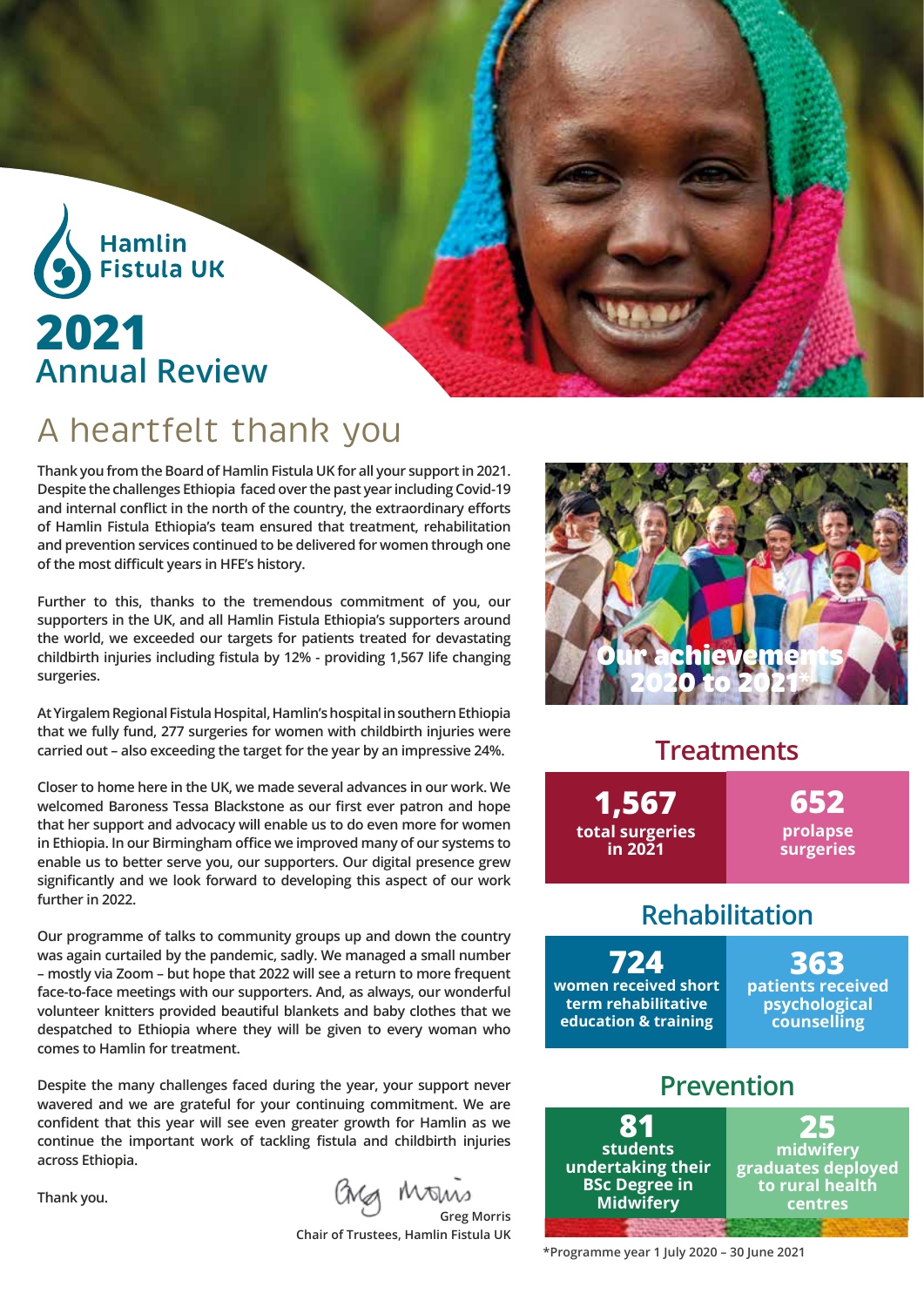## **Treatment**





**Tarekech** was given a new lease of life after diversion surgery, carried out by **Dr Wondwossen.**

**Obstetric fistula can mostly be repaired with a single life-changing fistula surgery. This year, despite the challenges of Covid-19, our surgical teams at six regional fistula hospitals delivered 1,567 surgeries for women with childbirth injures including obstetric fistula, prolapsed uterus and other obstetric and gynaecological conditions. This figure is testament to the hard work and dedication of our clinicians and staff in Ethiopia.** 

A detailed Covid-19 patient flow and management protocol has been established and is being delivered across all Hamlin hospitals, in line with WHO guidelines, to provide Covid-safe patient care.

The highest number of surgeries, 397, was undertaken at our headquarters hospital in Addis Ababa. As well as providing surgery for women from Addis Ababa and the surrounding areas, the hospital also delivers more complex surgeries for patients who have been transferred from our regional fistula hospitals.

Hamlin's surgical work took a big step forward this year with the recruitment of a specialist diversion surgeon, Dr Wondwossen, pictured*.* For some women, fistula can result in extensive damage to their bladder or lower urinary tract which sadly is not always possible to cure. For these women, the offer of diversion surgery – to provide them with a urostomy (stoma) bag – can enable them to begin the journey to getting their lives back. We provided counselling and diversion surgery to women in need, as well as long term stoma care.



# **Rehabilitation**

**Fistula can have a devastating impact on a woman's life. Not only have patients suffered the devastation of having had a stillbirth and a traumatic injury, in many cases women are then divorced by their husbands, abandoned by their families and even cast out by their communities.** 

The team at Hamlin Fistula Ethiopia's rehabilitation centre, Desta Mender, continues to restore the

health and dignity of women who have sustained severe or complex fistula injuries**.** 

Patients receive both physical and emotional rehabilitation during their stay, while accessing ongoing medical care for their injuries. In addition, Desta Mender gives women the opportunity to take part in literacy and numeracy classes, life skills and vocational training, empowering them to be productive members of their communities when they return home.

While Covid-19 forced Desta Mender to suspend programmes from June to August 2020, the centre reopened in September 2020 and continues to provide services with protective measures taken to ensure the safety of both staff and patients.

*"The team at Hamlin has not only brought me out of darkness, but has provided me with skills and support to make life easier. How can I express my gratitude?"*  **Medina**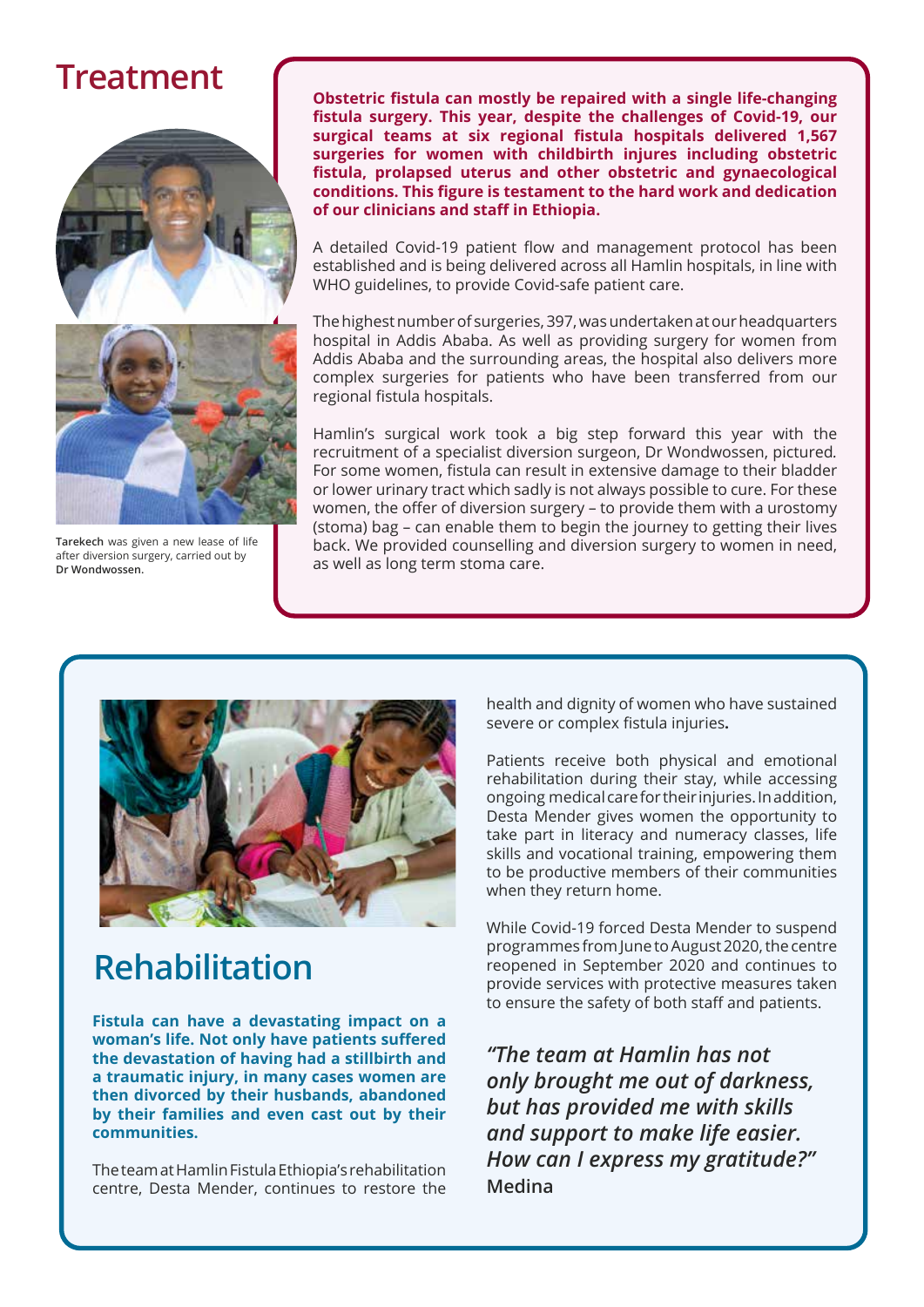### **Prevention**

**A midwife for every woman. It's a simple concept and one that we believe will make the biggest difference in finally ending fistula, forever. Under a midwife's care, problems can be identified early and their work can be the difference between life and death.** 

Hamlin midwives play an essential role in preventing obstetric fistulas and saving the lives of hundreds of mothers and babies every year. Based in more than 50 Hamlin-supported health clinics across rural Ethiopia, these trained professionals also support, nurture and empower women while sharing invaluable knowledge, building trusted networks and transforming entire communities.

Last year Hamlin midwives provided short term family planning to 88,566 women, antenatal appointments to 21,950 pregnant women and attended 22,344 deliveries – all fistula free.

The Hamlin College of Midwives continues to be a centre of excellence for the training of midwives and last year despite the challenges



of Covid-19, 25 students graduated. They have now been deployed into rural government health centres across the country, providing thousands of women with family planning services and skilled healthcare during pregnancy and labour.

In May 2021, the Hamlin College of Midwives was delighted to welcome 20 new students for the 2021-22 academic year. This year, following consultation with government health bodies at the Federal level the college has for the first time focused recruitment entirely on students from the Gambela and Benishangul regions of western Ethiopia. Training students from these remote areas will have a significant impact on improving maternal healthcare services in both regions.

**During her first pregnancy, because of the distance to the local health centre, she did not seek any midwifery support and her family encouraged her to give birth at home in the village. However, when the time came to give birth, tragically Medanit suffered an obstructed labour and stillbirth resulting in a fistula.** 

**Medanit suffered at home, incontinent, for three years as the clinic she had attended was not aware of services for fistula.**

**Thankfully, one market day Medanit and her father heard an announcement from Hamlin's community outreach team about services at Yirgalem Regional Fistula Hospital. Her father didn't waste any time and immediately sold one of his cattle to pay for someone to take them to Yirgalem, a full day's bus drive away from their village.** 

**Medanit was admitted as an inpatient, and provided with fistula surgery free of charge, which was a success:** *"My cure was like a miracle!"* **she told us. Medanit explained that she felt she had been given her life back, and she returned home to her family, armed with advice from our team that if she became pregnant again she should return to Hamlin for a safe caesarean section.** 

*"I can't thank you enough for what you are doing for women like myself".*

# Medanit's story

*"I still feel the unbearable pain that I was in during the labour,"* **Medanit told us,** *"All traditional medications known in the village were given to me, but none pulled me out of that pain".*

**It's not easy for Medanit, 25, to remember that time, but thankfully we are meeting on a happier occasion – the birth of a daughter by safe caesarean section at Yirgalem Regional Fistula Hospital. Medanit grew up in a remote rural village in Ethiopia's Oromia region.**